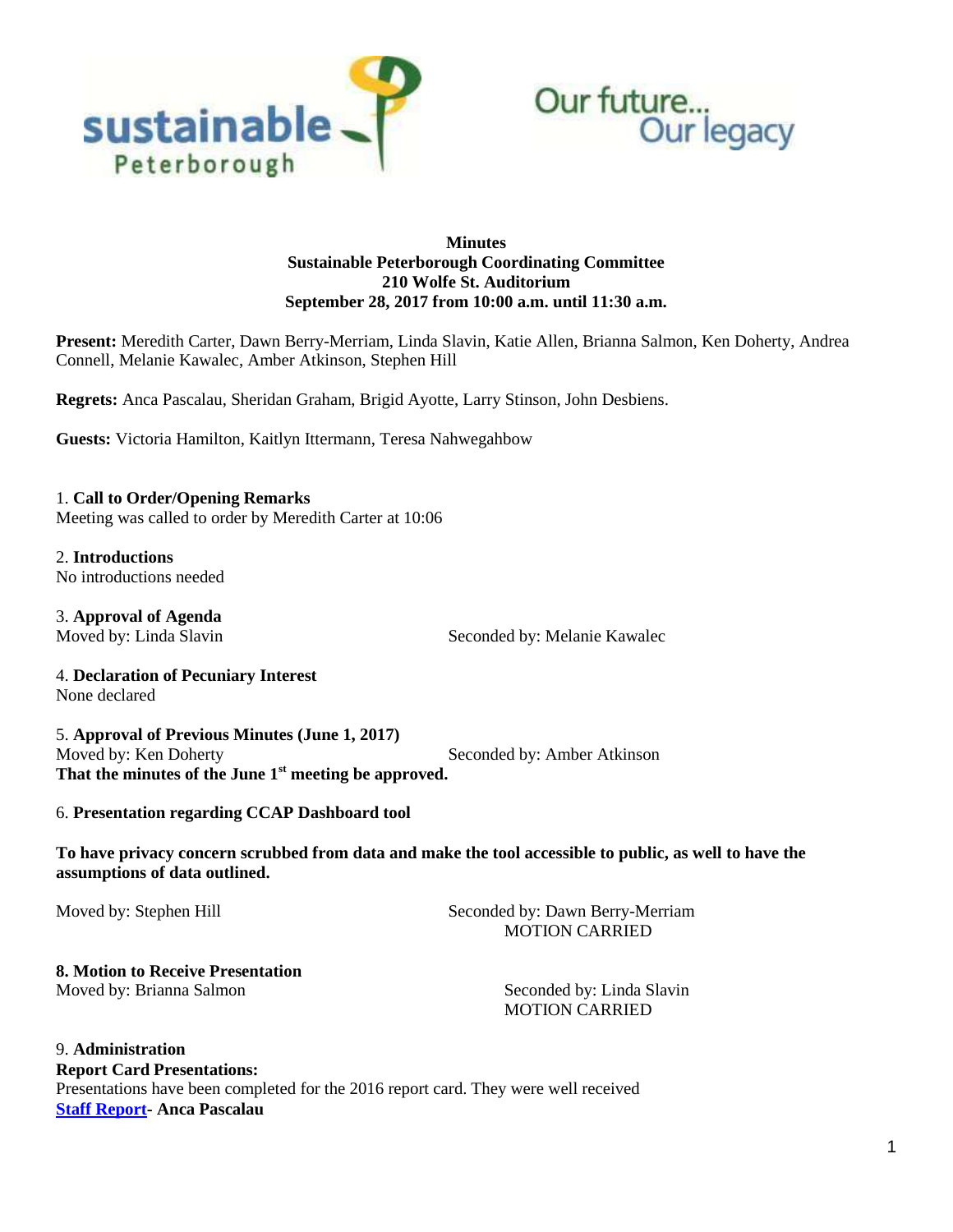## **[Staff Report:](https://sustainablepeterborough.ca/wp-content/uploads/2017/03/Partnership-Development-update-Sept-2017.pdf) Katie Allen**

#### **Performance indicators- Melanie Kawalec**

Sub-committee is working on a tool to capture indicators and metrics, using the Living City Report card as a model. Performance indicator report to showcase progress from 2012- 2017, looking for support to deviate from the current report card format to future highlight performance reductions for 2017. The progress report will replace the 2017 report card.

Motion to Receive written and verbal reports: Moved by: Ken Doherty Seconded by: Trish O'Connor

#### **10. Correspondence**

#### **[PCFA](https://sustainablepeterborough.ca/wp-content/uploads/2017/03/PCFA-letter.pdf) letter**

Chair is directed to respond and explore with City and County staff, recognizing the role of City County Joint Waste Management Committee.

Moved by: Ken Doherty Seconded by: Amber Atkinson MOTION CARRIED

#### **[Township of Otonabee-South Monaghan letter](https://sustainablepeterborough.ca/wp-content/uploads/2017/03/Request-for-Letter-of-Support-Sustainable-Peterborough.pdf)**

Motion that Dawn Berry-Merriam take letter to Food and Farming working group for their consideration. Anca Pascalau to provide a letter of support.

Moved by: Ken Doherty Seconded by: Melanie Kawalec MOTION CARRIED

#### **11. Working Groups Update**

Food and Farming- Dawn Berry-Merriam Focus is on official plan processes. Food and Farming helped to develop the latest Transition Town Greenzine.

Community CCAP- Stephen Hill No meeting.

Local Government CCAP-Melanie Kawalec

Many local government funding opportunities to be explored, particularly around climate change adaptation, and capitol projects.

### **Stephen Hill motion to craft a letter to the MOECC to express concerns regarding, capacity to co-ordinate new core municipal funding. Letter to be provided to SPCC for consideration.**

Moved by: Stephen Hill Seconded by: Linda Slavin MOTION CARRIED

Energy No meeting.

Healthy Kids Community Challenge- Meredith Carter Theme three underway until January 2017: Power off and Play.

Sustainable Peterborough Business Initiative-Melanie Kawalec No meeting.